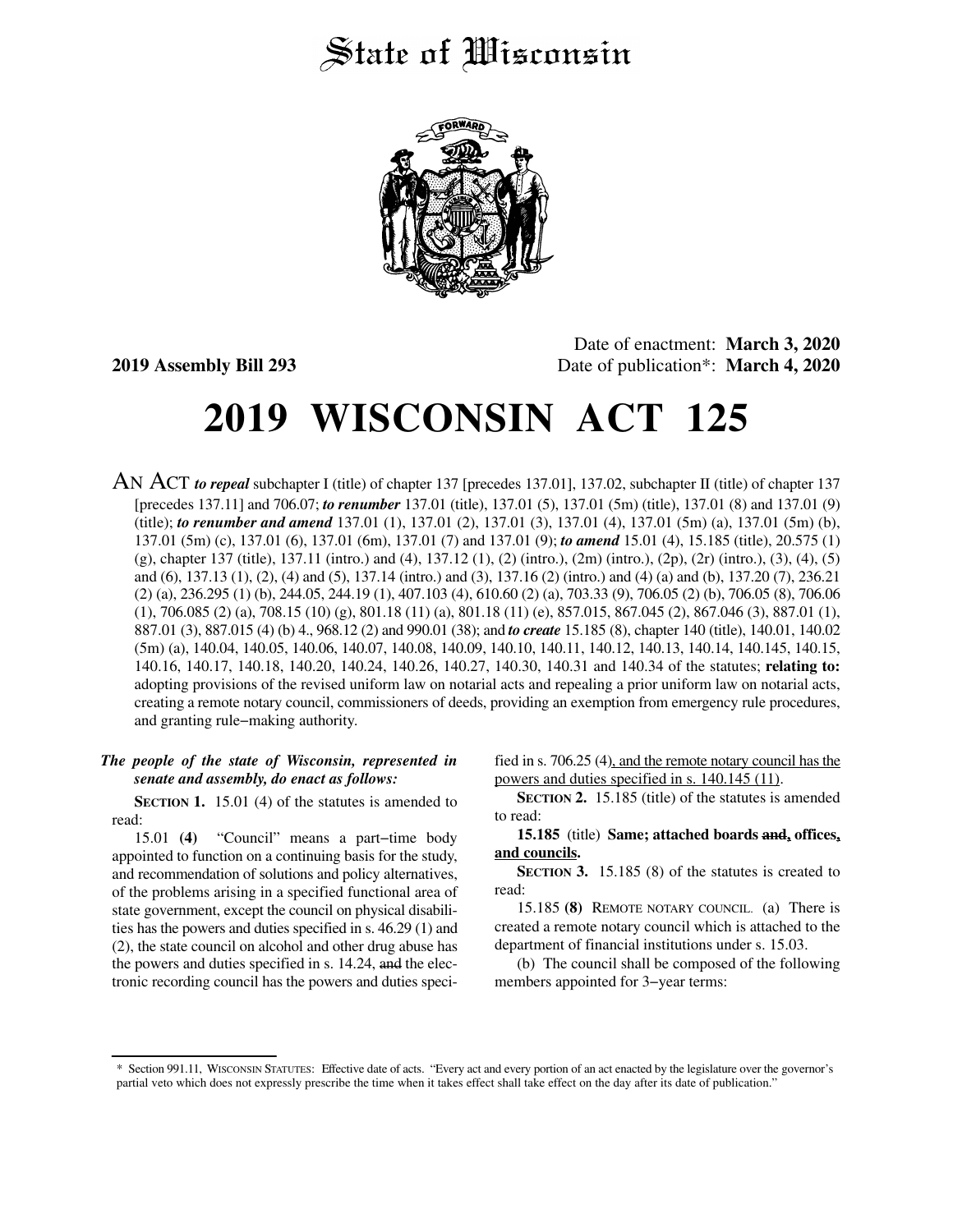1. One member who represents an association of title insurance companies.

2. One member who represents attorneys who practice real estate law.

3. One member who represents an association of bankers.

4. One member who represents the providers of communication technology used to perform a notarial act involving a remotely located individual.

5. The secretary of financial institutions or the secretary's designee.

**SECTION 4.** 20.575 (1) (g) of the statutes is amended to read:

20.575 **(1)** (g) *Program fees.* The amounts in the schedule for the purpose of carrying out general program operations. Except as provided under par. (ka), all amounts received by the secretary of state, including fees under s. 137.02 and all moneys transferred from the appropriation under s. 20.144 (1) (g), shall be credited to this appropriation. Notwithstanding s. 20.001 (3) (a), any unencumbered balance at the close of a fiscal year exceeding 10 percent of that fiscal year's expenditures under this appropriation shall lapse to the general fund.

**SECTION 5.** Chapter 137 (title) of the statutes is amended to read:

### **CHAPTER 137**

### **AUTHENTICATIONS AND ELECTRONIC TRANSACTIONS AND RECORDS**

**SECTION 6.** Subchapter I (title) of chapter 137 [precedes 137.01] of the statutes is repealed.

**SECTION 7.** 137.01 (title) of the statutes is renumbered 140.02 (title).

**SECTION 8.** 137.01 (1) of the statutes is renumbered 140.02 (1), and 140.02 (1) (a), (b), (d), (e) and (g), as renumbered, are amended to read:

140.02 **(1)** (a) The secretary of financial institutions department shall appoint notaries public who shall be United States residents and at least 18 years of age. Applicants who are not attorneys shall file an application with the department of financial institutions and pay a \$20 fee.

(b) The secretary of financial institutions department shall satisfy himself or herself itself that the applicant has the equivalent of an 8th grade education, is familiar with the duties and responsibilities of a notary public and, subject to ss. 111.321, 111.322 and 111.335, does not have an arrest or conviction record.

(d) Qualified applicants shall be notified by the department of financial institutions to take and file the official oath and execute and file an official bond in the sum of \$500, with a surety executed by a surety company and approved by the secretary of financial institutions department.

(e) The qualified applicant shall file his or her signature, post−office address, and an impression of his or her official seal, or imprint of his or her official rubber stamp, with the department of financial institutions.

(g) At least 30 days before the expiration of a commission the department of financial institutions shall mail provide notice of the expiration date to the holder of a commission.

**SECTION 9.** 137.01 (2) of the statutes is renumbered 140.02 (2) and amended to read:

140.02 **(2)** NOTARIES PUBLIC WHO ARE ATTORNEYS. (a) Except as provided in par. (am), any United States resident who is licensed to practice law in this state is entitled to a permanent commission as a notary public upon application to the department of financial institutions and payment of a \$50 fee. The application shall include a certificate of good standing from the supreme court, the signature and post−office address of the applicant and an impression of the applicant's official seal, or imprint of the applicant's official rubber stamp.

(am) If a United States resident has his or her license to practice law in this state suspended or revoked, upon reinstatement of his or her license to practice law in this state, the person may be entitled to receive a certificate of appointment as a notary public for a term of 4 years. An eligible notary appointed under this paragraph is entitled to reappointment for 4−year increments. At least 30 days before the expiration of a commission under this paragraph the department of financial institutions shall mail provide notice of the expiration date to the holder of the commission.

(b) The secretary of financial institutions department shall issue a certificate of appointment as a notary public to persons who qualify under the requirements of this subsection. The certificate shall state that the notary commission is permanent or is for 4 years.

(c) The supreme court shall file with the department of financial institutions notice of the surrender, suspension, or revocation of the license to practice law of any attorney who holds a permanent commission as a notary public. Such notice shall be deemed a revocation of said commission.

**SECTION 10.** 137.01 (3) of the statutes is renumbered 140.02 (3), and 140.02 (3) (a), as renumbered, is amended to read:

140.02 **(3)** (a) Except as authorized in s. 137.19, and except as provided in s. 140.17, every notary public shall provide an engraved official seal which makes a distinct and legible impression or official rubber stamp which makes a distinct and legible imprint on paper. The impression of the seal or the imprint of the rubber stamp shall state only the following: "Notary Public," "State of Wisconsin" and the name of the notary. But any notarial seal in use on August 1, 1959, shall be considered in compliance.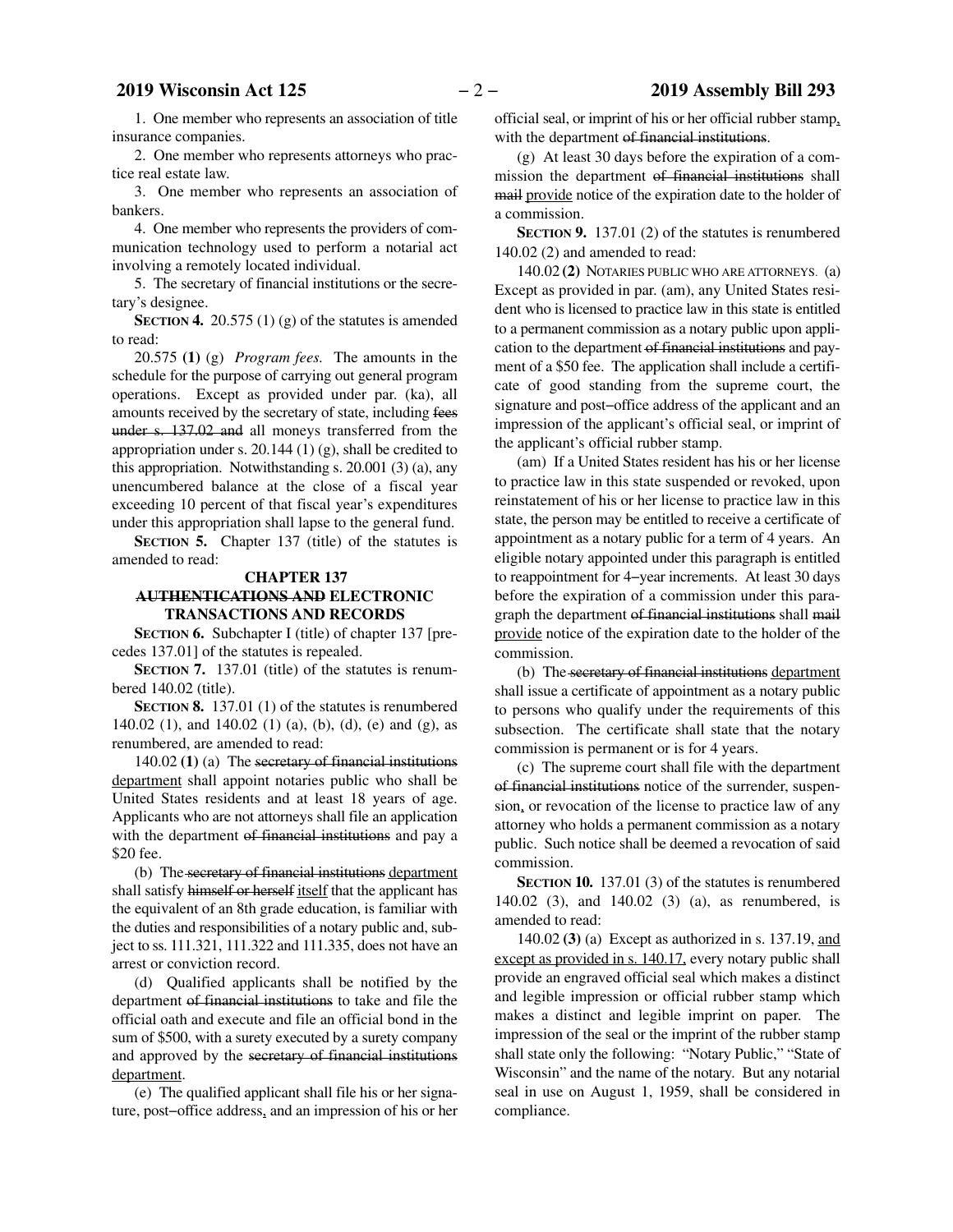### **2019 Assembly Bill 293** − 3 − **2019 Wisconsin Act 125**

**SECTION 11.** 137.01 (4) of the statutes is renumbered 140.02 (4), and 140.02 (4) (a) and (b), as renumbered, are amended to read:

140.02 **(4)** (a) Every official act of a notary public shall be attested by the notary public's written signature or electronic signature, as defined in s. 137.11 (8).

(b) Except as authorized in s. 137.19, and except when a notary public properly uses an official stamp under s. 140.17, all certificates of acknowledgments of deeds and other conveyances, or any written instrument required or authorized by law to be acknowledged or sworn to before any notary public, within this state, shall be attested by a clear impression of the official seal or imprint of the rubber stamp of said officer, and in addition thereto shall be written or stamped either the day, month and year when the commission of said notary public will expire, or that such commission is permanent.

**SECTION 12.** 137.01 (5) of the statutes is renumbered 140.02 (5).

**SECTION** 13. 137.01 (5m) (title) of the statutes is renumbered 140.02 (5m) (title).

**SECTION 14.** 137.01 (5m) (a) of the statutes is renumbered 140.02 (5m) (b) and amended to read:

140.02  $(5m)$  (b) Except as provided in par.  $(b)$  (c), a notary public or any provider of communication technology shall keep confidential all documents and information provided to the notary public or provider of communication technology or contained in any documents reviewed by the notary public or provider of communication technology while performing his or, her, or its duties as a notary public or provider of communication technology and may release the documents or the information to a 3rd person only with the separate written consent, independent from any other consent, permission, disclosure, or acknowledgement, in a manner consistent with applicable law, of the person who requested the services of the notary public or the provider of communication technology. The prohibition under this paragraph does not apply when the notary public or the provider of communication technology is complying with a request from a regulatory agency or supervisory agency or is responding to a lawful subpoena or court order.

**SECTION 15.** 137.01 (5m) (b) of the statutes is renumbered 140.02 (5m) (c) 1. and amended to read:

140.02 **(5m)** (c) 1. Deposition A notary public or provider of communication technology may release deposition transcripts may be released to all parties of record in an action.  $-A$ 

2. Subject to subd. 1., a notary public or provider of communication technology may not release deposition transcripts that have not been made part of the public record to a 3rd party without the written consent of all parties to the action and the deponent unless required by a regulatory agency or supervisory agency or in response to a lawful subpoena or court order.

3. When a deposition transcript has been made part of the public record, a notary public who is also a court reporter may, subject to a protective order or agreement to the contrary, release the deposition transcript or sell the transcript to 3rd parties without the consent of the person who requested the services of the notary public.

**SECTION 16.** 137.01 (5m) (c) of the statutes is renumbered 140.02 (5m) (d) and amended to read:

140.02 **(5m)** (d) Any notary public or provider of communication technology violating this subsection shall be subject to the provisions of sub. (8) and may be required to forfeit not more than \$500 for each violation.

**SECTION 17.** 137.01 (6) of the statutes is renumbered 140.02 (6), and 140.02 (6) (a), as renumbered, is amended to read:

140.02 **(6)** (a) The secretary of financial institutions department may certify to the official qualifications of any notary public and to the genuineness of the notary public's signature and seal or rubber stamp.

**SECTION 18.** 137.01 (6m) of the statutes is renumbered 140.02 (6m) and amended to read:

140.02 **(6m)** CHANGE OF RESIDENCE. A notary public does not vacate his or her office by reason of his or her change of residence within the United States. Written notice of any change of address shall be given to the department of financial institutions within 10 days of the change.

**SECTION 19.** 137.01 (7) of the statutes is renumbered 140.02 (7) and amended to read:

140.02 **(7)** OFFICIAL RECORDS TO BE FILED. When any notary public ceases to hold office, the notary public, or in case of the notary public's death the notary public's personal representative, shall deposit the notary public's official records and papers with the department of financial institutions. If the notary or personal representative, after the records and papers come to his or her hands, neglects for 3 months to deposit them, he or she shall forfeit not less than \$50 nor more than \$500. If any person knowingly destroys, defaces, or conceals any records or papers of any notary public, the person shall forfeit not less than \$50 nor more than \$500, and shall be liable for all damages resulting to the party injured. The department of financial institutions shall receive and safely keep all such papers and records.

**SECTION 20.** 137.01 (8) of the statutes is renumbered 140.02 (8).

**SECTION 21.** 137.01 (9) (title) of the statutes is renumbered 140.02 (9) (title).

**SECTION 22.** 137.01 (9) of the statutes is renumbered 140.02 (9), and 140.02 (9) (intro.), as renumbered, is amended to read:

140.02 $(9)$  FEES. (intro.)  $\overline{A}$  Except when the department has established different fees as provided in s.  $140.27$  (1) (a) 1., a notary public shall be allowed the following fees: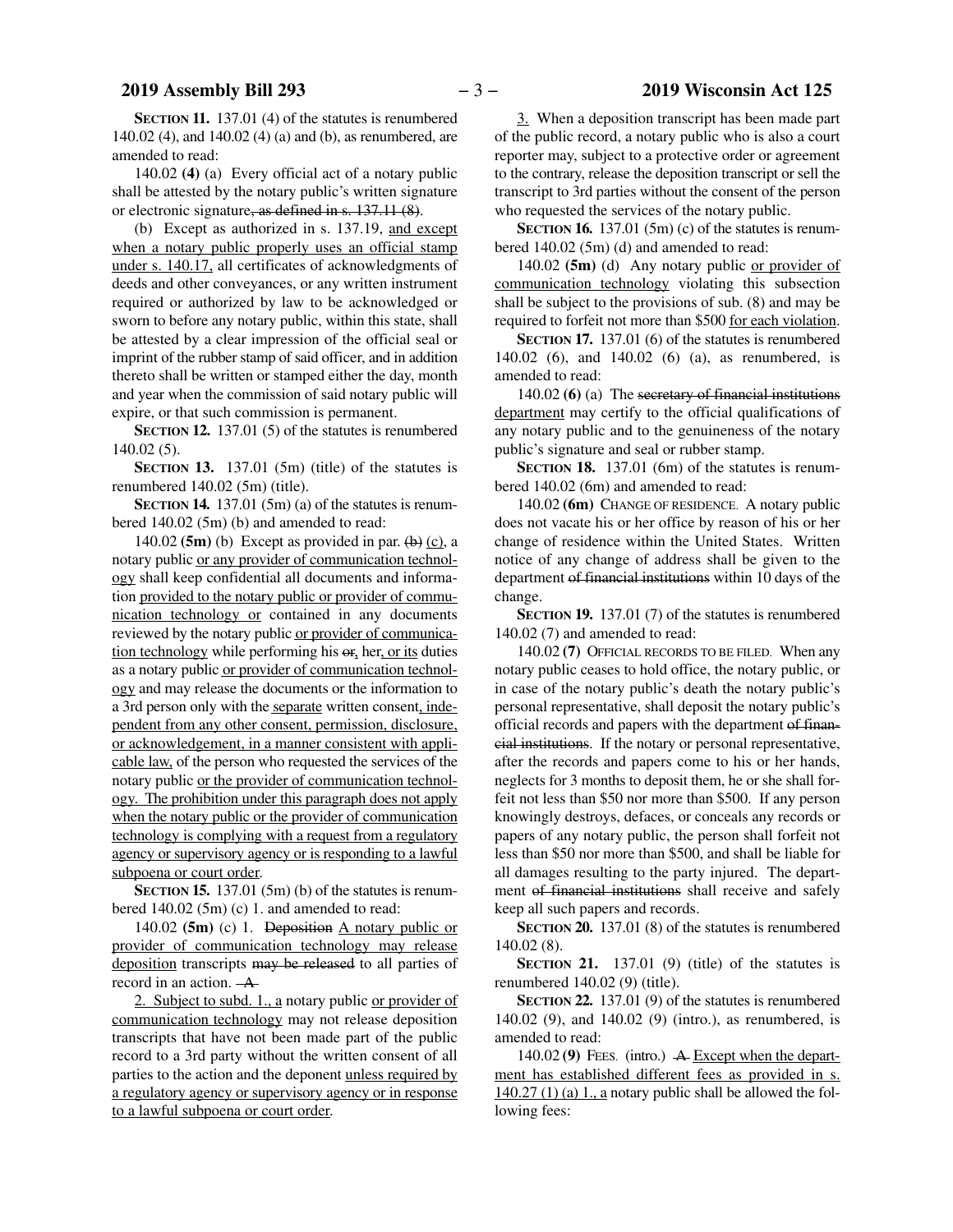**SECTION 23.** 137.02 of the statutes is repealed.

**SECTION 24.** Subchapter II (title) of chapter 137 [precedes 137.11] of the statutes is repealed.

**SECTION 25.** 137.11 (intro.) and (4) of the statutes are amended to read:

**137.11 Definitions.** (intro.) In this subchapter chapter:

**(4)** "Contract" means the total legal obligation resulting from the parties' agreement as affected by this subchapter chapter and other applicable law.

**SECTION 26.** 137.12 (1), (2) (intro.), (2m) (intro.),  $(2p)$ ,  $(2r)$  (intro.),  $(3)$ ,  $(4)$ ,  $(5)$  and  $(6)$  of the statutes are amended to read:

137.12 **(1)** Except as otherwise provided in sub. (2) and except in ss. 137.25 and 137.26, this subchapter chapter applies to electronic records and electronic signatures relating to a transaction.

**(2)** (intro.) Except as otherwise provided in sub. (3), this subchapter chapter does not apply to a transaction to the extent it is governed by:

**(2m)** (intro.) This subchapter chapter does not apply to any of the following records or any transaction evidenced by any of the following records:

**(2p)** This subchapter chapter applies to a transaction governed by the federal Electronic Signatures in Global and National Commerce Act, 15 USC 7001, et seq., but this subchapter chapter is not intended to limit, modify, or supersede 15 USC 7001 (c).

**(2r)** (intro.) To the extent that it is excluded from the scope of 15 USC 7003, this subchapter chapter does not apply to a notice to the extent that it is governed by a law requiring the furnishing of any notice of:

**(3)** This subchapter chapter applies to an electronic record or electronic signature otherwise excluded from the application of this subchapter chapter under subs. (2), (2m), and (2r) to the extent it is governed by a law other than those specified in subs.  $(2)$ ,  $(2m)$ , and  $(2r)$ .

**(4)** A transaction subject to this subchapter chapter is also subject to other applicable substantive law.

**(5)** This subchapter chapter applies to the state of Wisconsin, unless otherwise expressly provided.

**(6)** To the extent there is a conflict between this subchapter chapter and ch. 407, ch. 407 governs.

**SECTION 27.** 137.13 (1), (2), (4) and (5) of the statutes are amended to read:

137.13 **(1)** This subchapter chapter does not require a record or signature to be created, generated, sent, communicated, received, stored, or otherwise processed or used by electronic means or in electronic form.

**(2)** This subchapter chapter applies only to transactions between parties each of which has agreed to conduct transactions by electronic means. Whether the parties agree to conduct a transaction by electronic means is determined from the context and surrounding circumstances, including the parties' conduct.

**(4)** Except as otherwise provided in this subchapter chapter, the effect of any provision of this subchapter chapter may be varied by agreement. Use of the words "unless otherwise agreed," or words of similar import, in this subchapter chapter shall not be interpreted to preclude other provisions of this subchapter chapter from being varied by agreement.

**(5)** Whether an electronic record or electronic signature has legal consequences is determined by this subchapter chapter and other applicable law.

**SECTION 28.** 137.14 (intro.) and (3) of the statutes are amended to read:

**137.14 Construction.** (intro.) This subchapter chapter shall be construed and applied:

**(3)** To effectuate its general purpose to make uniform the law with respect to the subject of this subchapter chapter among states enacting laws substantially similar to the Uniform Electronic Transactions Act as approved and recommended by the National Conference of Commissioners on Uniform State Laws in 1999.

**SECTION 29.** 137.16 (2) (intro.) and (4) (a) and (b) of the statutes are amended to read:

137.16 **(2)** (intro.) If a law other than this subchapter chapter requires a record to be posted or displayed in a certain manner, to be sent, communicated, or transmitted by a specified method, or to contain information that is formatted in a certain manner, then:

**(4)** (a) To the extent a law other than this subchapter chapter requires information to be provided, sent, or delivered in writing but permits that requirement to be varied by agreement, the requirement under sub. (1) that the information be in the form of an electronic record capable of retention may also be varied by agreement; and

(b) A requirement under a law other than this subchapter chapter to send, communicate, or transmit a record by 1st−class or regular mail or with postage prepaid may be varied by agreement to the extent permitted by the other law.

**SECTION 30.** 137.20 (7) of the statutes is amended to read:

137.20 **(7)** The public records board may promulgate rules prescribing standards consistent with this subchapter chapter for retention of records by state agencies, the University of Wisconsin Hospitals and Clinics Authority and local governmental units.

**SECTION 31.** Chapter 140 (title) of the statutes is created to read:

### **CHAPTER 140**

### **NOTARIES PUBLIC; NOTARIAL ACTS**

**SECTION 32.** 140.01 of the statutes is created to read: **140.01 Definitions.** In this chapter:

**(1)** "Acknowledgment" means a declaration by an individual before a notarial officer that the individual has signed a record for the purpose stated in the record and,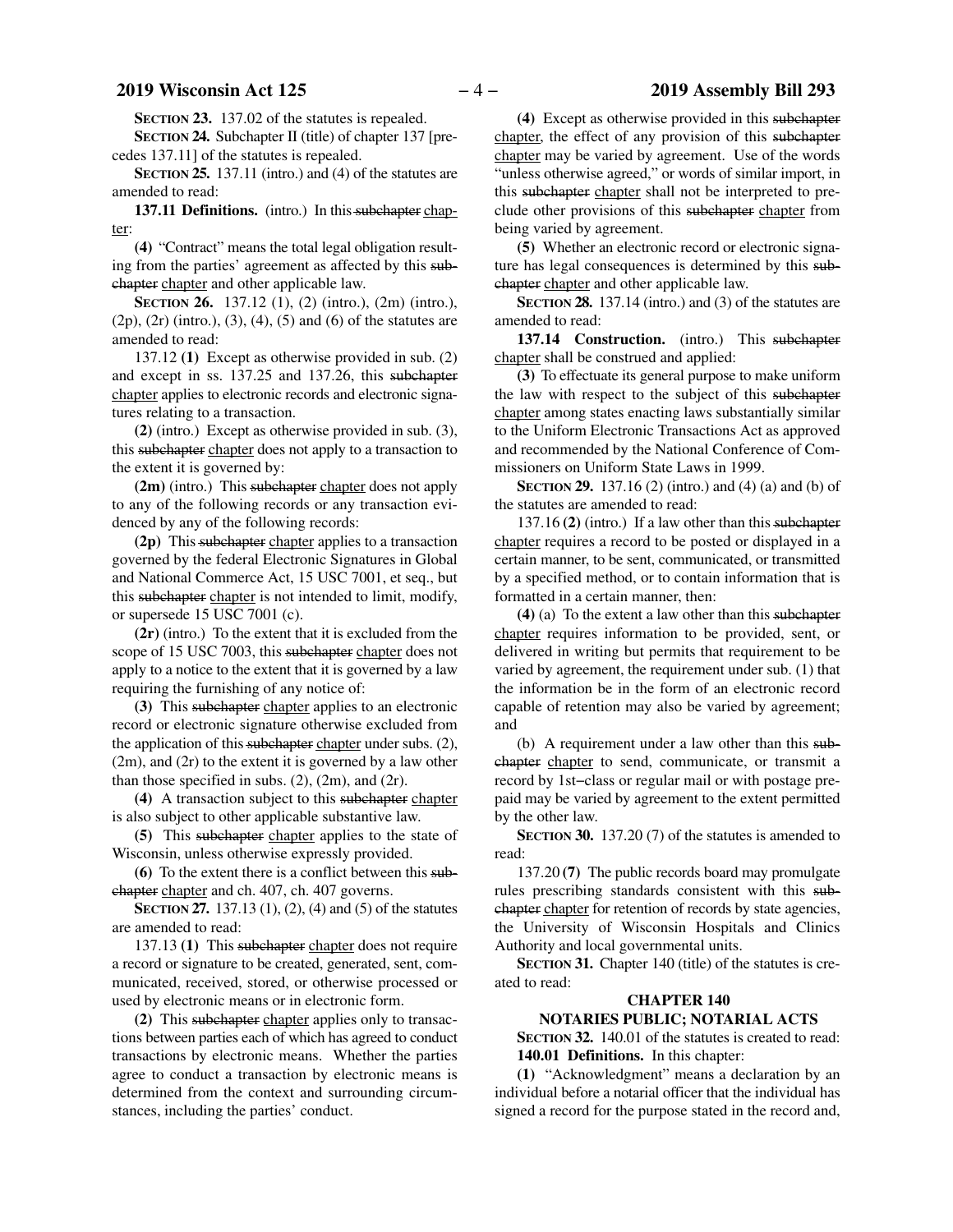if the record is signed in a representative capacity, that the individual signed the record with proper authority and signed it as the act of the individual or entity identified in the record.

**(2)** "Department" means the department of financial institutions.

**(3)** "Domestic partner" has the meaning given in s. 770.01 (1).

**(4)** "Electronic" means relating to technology having electrical, digital, magnetic, wireless, optical, electromagnetic, or similar capabilities.

**(5)** "Electronic signature" means an electronic symbol, sound, or process attached to or logically associated with a record and executed or adopted by an individual with the intent to sign the record.

**(6)** "In a representative capacity" means acting as any of the following:

(a) An authorized officer, agent, partner, trustee, or other representative for a person other than an individual.

(b) A public officer, personal representative, guardian, or other representative, in the capacity stated in a record.

(c) An agent or attorney−in−fact for a principal.

(d) An authorized representative of another in any other capacity.

**(7)** "Notarial act" means an act, whether performed with respect to a tangible or electronic record, that a notarial officer may perform under the law of this state. The term includes taking an acknowledgment, administering an oath or affirmation, taking a verification on oath or affirmation, witnessing or attesting a signature, certifying or attesting a copy, and noting a protest of a negotiable instrument.

**(8)** "Notarial officer" means a notary public or other individual authorized to perform a notarial act.

**(9)** "Notary public" means an individual commissioned to perform a notarial act.

**(10)** "Official stamp" means a physical image affixed to or embossed on a tangible record or an electronic image attached to or logically associated with an electronic record.

**(11)** "Person" means an individual, corporation, business trust, statutory trust, estate, trust, partnership, limited liability company, association, joint venture, public corporation, government or governmental subdivision, agency, or instrumentality, or any other legal or commercial entity.

**(12)** "Record" means information that is inscribed on a tangible medium or that is stored in an electronic or other medium and is retrievable in perceivable form.

**(13)** "Sign" means, with present intent to authenticate or adopt a record, any of the following:

(a) To execute or adopt a tangible symbol.

(b) To attach to or logically associate with the record an electronic symbol, sound, or process.

**(14)** "Signature" means a tangible symbol or an electronic signature that evidences the signing of a record.

**(15)** "Stamping device" means any of the following:

(a) A physical device capable of affixing to or embossing on a tangible record an official stamp.

(b) An electronic device or process capable of attaching to or logically associating with an electronic record an official stamp.

**(16)** "State" means a state of the United States, the District of Columbia, Puerto Rico, the U.S. Virgin Islands, or any territory or insular possession subject to the jurisdiction of the United States.

**(17)** "Tamper−evident" means that any change to a record generates evidence of the change.

**(18)** "Verification on oath or affirmation" means a declaration, made by an individual on oath or affirmation before a notarial officer, that a statement in a record is true.

**SECTION 33.** 140.02 (5m) (a) of the statutes is created to read:

140.02 **(5m)** (a) In this subsection, "communication technology" has the meaning given in s. 140.145 (1) (a).

**SECTION 34.** 140.04 of the statutes is created to read: **140.04 Authority to perform notarial act. (1)** A notarial officer may perform a notarial act authorized by this chapter or by law of this state other than this chapter.

**(2)** A notarial officer may not perform a notarial act with respect to a record to which the officer or the officer's spouse or domestic partner is a party or in which either of them has a direct beneficial interest. A notarial act performed in violation of this subsection is voidable.

**(3)** A notarial officer may certify that a tangible copy of an electronic record is an accurate copy of the electronic record.

**SECTION 35.** 140.05 of the statutes is created to read:

**140.05 Requirements for certain notarial acts. (1)** A notarial officer who takes an acknowledgment of a record shall determine, from personal knowledge or satisfactory evidence of the identity of the individual, that the individual appearing before the officer and making the acknowledgment has the identity claimed and that the signature on the record is the signature of the individual.

**(2)** A notarial officer who takes a verification of a statement on oath or affirmation shall determine, from personal knowledge or satisfactory evidence of the identity of the individual, that the individual appearing before the officer and making the verification has the identity claimed and that the signature on the statement verified is the signature of the individual.

**(3)** A notarial officer who witnesses or attests to a signature shall determine, from personal knowledge or satisfactory evidence of the identity of the individual, that the individual appearing before the officer and signing the record has the identity claimed.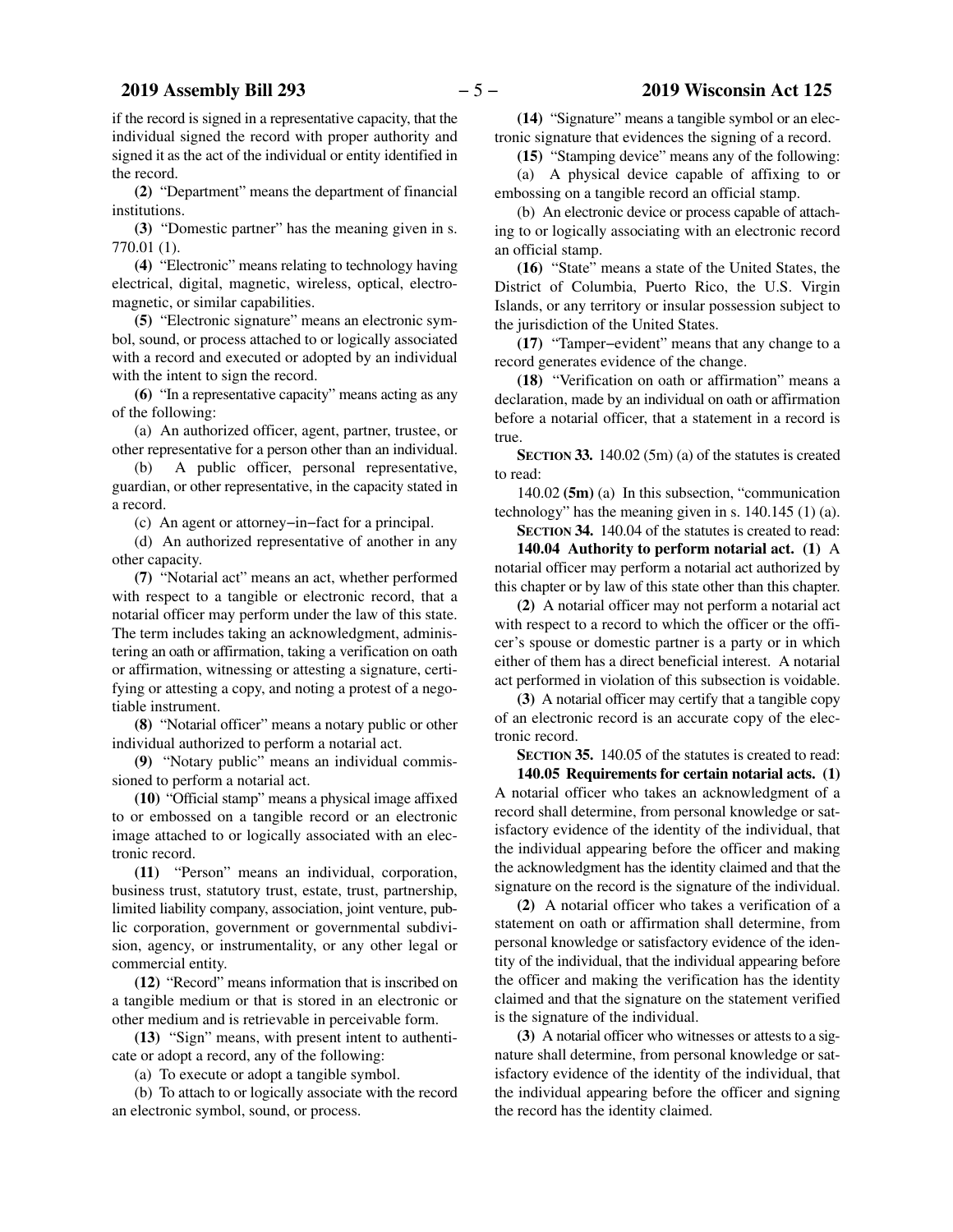### **2019 Wisconsin Act 125** − 6 − **2019 Assembly Bill 293**

**(4)** A notarial officer who certifies or attests a copy of a record or an item that was copied shall determine that the copy is a full, true, and accurate transcription or reproduction of the record or item.

**(5)** A notarial officer who makes or notes a protest of a negotiable instrument shall determine the matters set forth in s. 403.505 (2).

**SECTION 36.** 140.06 of the statutes is created to read:

**140.06 Personal appearance required.** If a notarial act relates to a statement made in or a signature executed on a record, the individual making the statement or executing the signature shall appear personally before the notarial officer.

**SECTION 37.** 140.07 of the statutes is created to read:

**140.07 Identification of individual. (1)** A notarial officer has personal knowledge of the identity of an individual appearing before the officer if the individual is personally known to the officer through dealings sufficient to provide reasonable certainty that the individual has the identity claimed.

**(2)** A notarial officer has satisfactory evidence of the identity of an individual appearing before the officer if the officer can identify the individual in any of the following ways:

(a) By means of any of the following:

1. A passport, vehicle operator's license, or government−issued identification card, which is current or expired not more than 3 years before performance of the notarial act.

2. Another form of government identification issued to an individual, which is current or expired not more than 3 years before performance of the notarial act, contains the signature or a photograph of the individual, and is satisfactory to the officer.

(b) By a verification on oath or affirmation of a credible witness personally appearing before the officer and known to the officer or whom the officer can identify on the basis of a passport, vehicle operator's license, or government−issued identification card, which is current or expired not more than 3 years before performance of the notarial act.

**(3)** A notarial officer may require an individual to provide additional information or identification credentials necessary to assure the officer of the identity of the individual.

**SECTION 38.** 140.08 of the statutes is created to read:

**140.08 Authority to refuse to perform notarial act. (1)** A notarial officer may refuse to perform a notarial act if the officer is not satisfied with respect to any of the following:

(a) That the individual executing the record is competent or has the capacity to execute the record.

(b) That the individual's signature is knowingly and voluntarily made.

**(2)** A notarial officer may refuse to perform a notarial act unless refusal is prohibited by law other than this chapter.

**SECTION 39.** 140.09 of the statutes is created to read: **140.09 Signature if individual unable to sign.** If an individual is physically unable to sign a record, the individual may direct an individual other than the notarial officer to sign the individual's name on the record. The notarial officer shall insert "Signature affixed by (name of other individual) at the direction of (name of individual)" or words of similar import.

**SECTION** 40. 140.10 of the statutes is created to read: **140.10 Notarial act in this state. (1)** A notarial act may be performed within this state by any of the following persons of this state:

(a) A notary public of this state.

(b) A judge, clerk, or deputy clerk of a court of record.

(c) A court commissioner.

(d) A register of deeds or deputy register of deeds.

(e) A municipal judge.

(f) A county clerk or deputy county clerk.

**(2)** The signature and title of an individual performing a notarial act in this state are prima facie evidence that the signature is genuine and that the individual holds the designated title.

**(3)** The signature and title of a notarial officer described in sub. (1) conclusively establish the authority of the officer to perform the notarial act.

**SECTION 41.** 140.11 of the statutes is created to read:

**140.11 Notarial act in another state. (1)** A notarial act performed in another state has the same effect under the law of this state as if performed by a notarial officer of this state, if the act performed in that state is performed by any of the following:

(a) A notary public of that state.

(b) A judge, clerk, or deputy clerk of a court of that state.

(c) Any other individual authorized by the law of that state to perform the notarial act.

**(2)** The signature and title of an individual performing a notarial act in another state are prima facie evidence that the signature is genuine and that the individual holds the designated title.

**(3)** The signature and title of a notarial officer described in sub. (1) (a) or (b) conclusively establish the authority of the officer to perform the notarial act.

**SECTION 42.** 140.12 of the statutes is created to read:

**140.12 Notarial act under authority of federally recognized Indian tribe. (1)** A notarial act performed under the authority and in the jurisdiction of a federally recognized Indian tribe has the same effect as if performed by a notarial officer of this state, if the act per-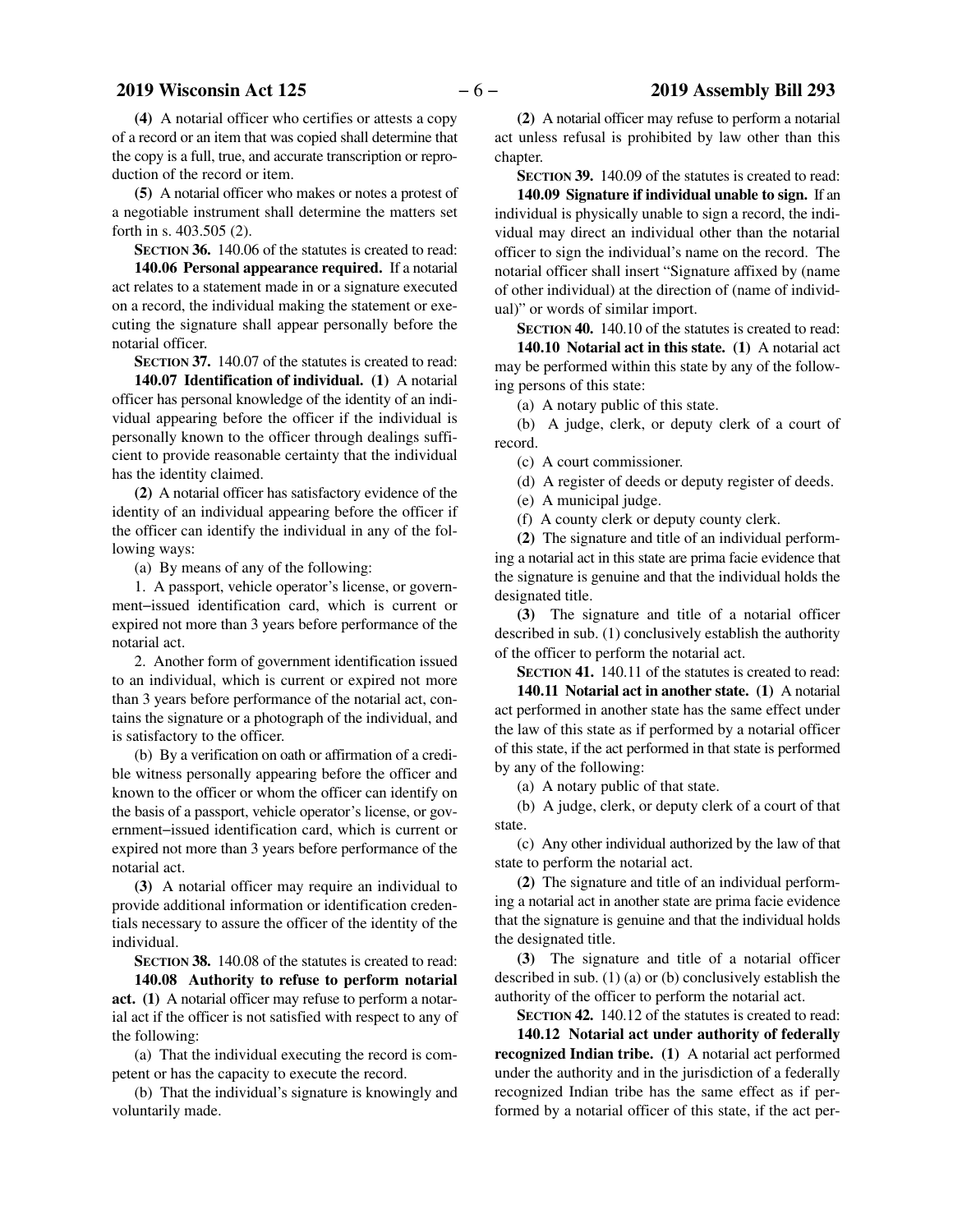### **2019 Assembly Bill 293** − 7 − **2019 Wisconsin Act 125**

formed in the jurisdiction of the tribe is performed by any of the following:

(a) A notary public of the tribe.

(b) A judge, clerk, or deputy clerk of a court of the tribe.

(c) Any other individual authorized by the law of the tribe to perform the notarial act.

**(2)** The signature and title of an individual performing a notarial act under the authority of and in the jurisdiction of a federally recognized Indian tribe are prima facie evidence that the signature is genuine and that the individual holds the designated title.

**(3)** The signature and title of a notarial officer described in sub. (1) (a) or (b) conclusively establish the authority of the officer to perform the notarial act.

**SECTION 43.** 140.13 of the statutes is created to read:

**140.13 Notarial act under federal authority. (1)** A notarial act performed under federal law has the same effect under the law of this state as if performed by a notarial officer of this state, if the act performed under federal law is performed by any of the following:

(a) A judge, clerk, or deputy clerk of a court.

(b) An individual in military service or performing duties under the authority of military service who is authorized to perform notarial acts under federal law.

(c) An individual designated a notarizing officer by the federal department of state for performing notarial acts overseas.

(d) Any other individual authorized by federal law to perform the notarial act.

**(2)** The signature and title of an individual acting under federal authority and performing a notarial act are prima facie evidence that the signature is genuine and that the individual holds the designated title.

**(3)** The signature and title of an officer described in sub.  $(1)$  (a), (b), or (c) conclusively establish the authority of the officer to perform the notarial act.

**SECTION 44.** 140.14 of the statutes is created to read:

**140.14 Foreign notarial act. (1)** In this section, "foreign state" means a government other than the United States, a state, or a federally recognized Indian tribe.

**(2)** If a notarial act is performed under authority and in the jurisdiction of a foreign state or constituent unit of the foreign state or is performed under the authority of a multinational or international governmental organization, the act has the same effect under the law of this state as if performed by a notarial officer of this state.

**(3)** If the title of office and indication of authority to perform notarial acts in a foreign state appear in a digest of foreign law or in a list customarily used as a source for that information, the authority of an officer with that title to perform notarial acts is conclusively established.

**(4)** The signature and official stamp of an individual holding an office described in sub. (3) are prima facie evidence that the signature is genuine and the individual holds the designated title.

**(5)** An apostille in the form prescribed by the Hague Convention of October 5, 1961, and issued by a foreign state party to the convention conclusively establishes that the signature of the notarial officer is genuine and that the officer holds the indicated office.

**(6)** A consular authentication issued by an individual designated by the federal department of state as a notarizing officer for performing notarial acts overseas and attached to the record with respect to which the notarial act is performed conclusively establishes that the signature of the notarial officer is genuine and that the officer holds the indicated office.

**SECTION 45.** 140.145 of the statutes is created to read: **140.145 Notarial act performed for remotely located individual. (1)** In this section:

(a) "Communication technology" means an electronic device or process that satisfies all of the following:

1. The device or process allows a notary public and a remotely located individual to communicate with each other simultaneously by sight and sound.

2. When necessary and consistent with other applicable law, the device or process facilitates communication with a remotely located individual who has a vision, hearing, or speech impairment.

(b) "Foreign state" means a jurisdiction other than the United States, a state, or a federally recognized Indian tribe.

(c) "Identity proofing" means a process or service by which a 3rd person provides a notary public with a means to verify the identity of a remotely located individual by a review of personal information from public or private data sources.

(d) "Outside the United States" means a location outside the geographic boundaries of the United States, Puerto Rico, the U.S. Virgin Islands, and any territory, insular possession, or other location subject to the jurisdiction of the United States.

(e) "Remotely located individual" means an individual who is not in the physical presence of the notary public who performs a notarial act under sub. (3).

**(1m)** For purposes of determining the jurisdiction in which a notarial act is performed for a remotely located individual, the location of the notary public shall be determinative.

**(2)** A remotely located individual may comply with s. 140.06 by using communication technology to appear before a notary public.

**(3)** Except for the administration of an oath before a witness at a deposition, a notary public located in this state may perform a notarial act using communication technology for a remotely located individual if all of the following apply:

(a) The notary public has any of the following:

1. Personal knowledge under s. 140.07 (1) of the identity of the individual.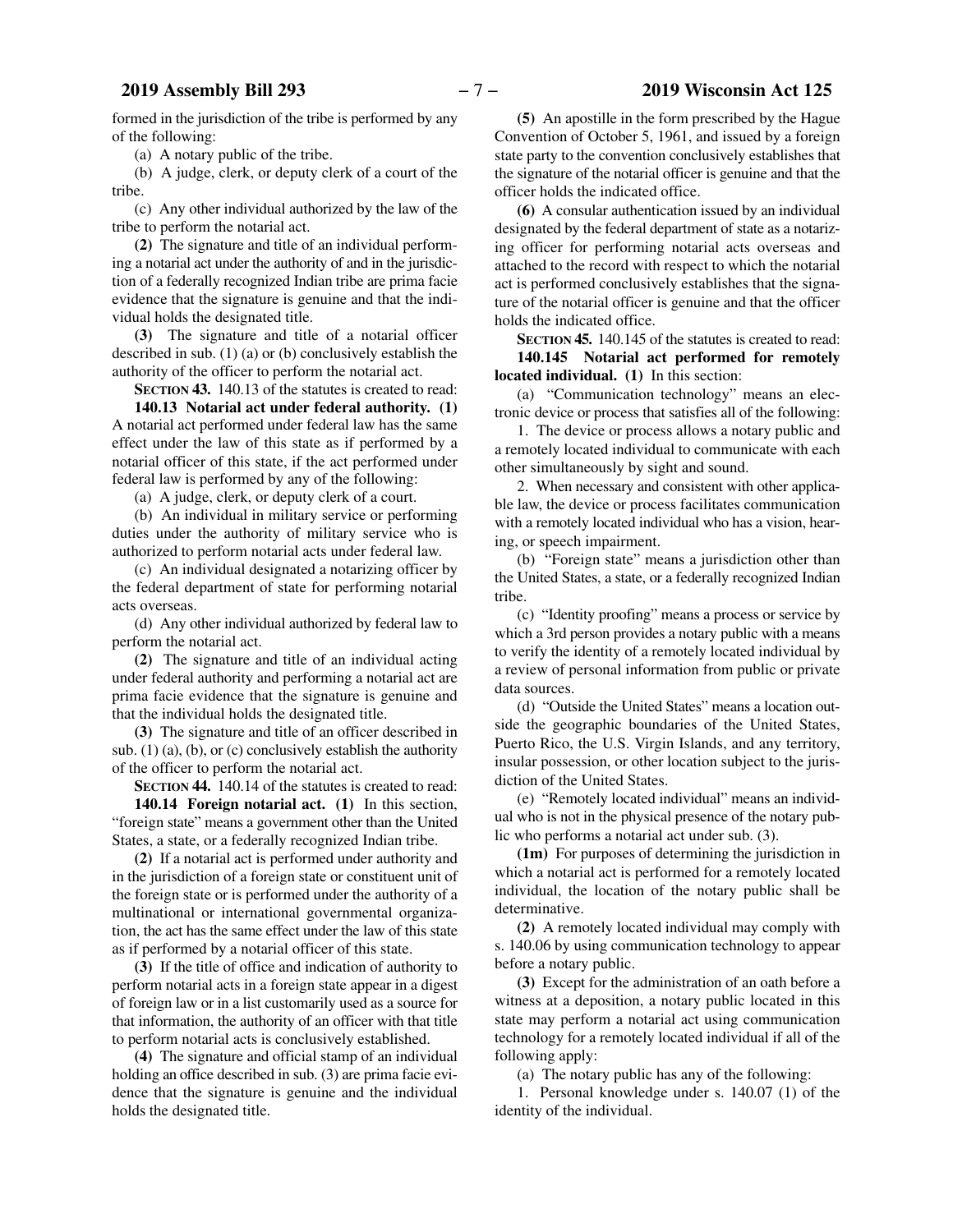### **2019 Wisconsin Act 125** − 8 − **2019 Assembly Bill 293**

2. Satisfactory evidence of the identity of the remotely located individual by oath or affirmation from a credible witness appearing before the notary public under s. 140.07 (2) or this section.

3. Obtained satisfactory evidence of the identity of the remotely located individual by using at least 2 different types of identity proofing.

(b) The notary public is able reasonably to confirm that a record before the notary public is the same record in which the remotely located individual made a statement or on which the individual executed a signature.

(c) The notary public, or a person acting on behalf of the notary public, creates an audio−visual recording of the performance of the notarial act.

(d) For a remotely located individual located outside the United States, all of the following are satisfied:

1. The record satisfies any of the following requirements:

a. The record is to be filed with or relates to a matter before a public official or court, governmental entity, or other entity subject to the jurisdiction of the United States.

b. The record involves property located in the territorial jurisdiction of the United States or involves a transaction substantially connected with the United States.

2. The act of making the statement or signing the record is not prohibited by the foreign state in which the remotely located individual is located.

**(4)** If a notarial act is performed under this section, the certificate of notarial act required by s. 140.15 and the short form certificate provided in s. 140.16 must indicate that the notarial act was performed using communication technology.

**(5)** A short form certificate provided in s. 140.16 for a notarial act subject to this section is sufficient if any of the following applies:

(a) The certificate complies with rules promulgated under sub. (8) (a).

(b) The certificate is in the form provided in s. 140.16 and contains a statement substantially as follows: "This notarial act involved the use of communication technology."

**(6)** A notary public, a guardian, conservator, or agent of a notary public, or a personal representative of a deceased notary public shall retain the audio−visual recording created under sub. (3) (c) or cause the recording to be retained by a repository designated by or on behalf of the person required to retain the recording. Unless a different period is required by rule promulgated under sub. (8) (d), the recording must be retained for a period of at least 7 years after the recording is made.

**(7)** Before a notary public performs the notary public's initial notarial act under this section, the notary public must notify the department that the notary public will be performing notarial acts with respect to remotely located individuals and identify the technologies the notary public intends to use. If the department has established standards under sub. (8) and s. 140.27 for approval of communication technology or identity proofing, the communication technology and identity proofing must conform to the standards.

**(8)** In addition to promulgating rules under s. 140.27, the department shall promulgate rules under this section regarding performance of a notarial act. The rules may do any of the following:

(a) Prescribe the means of performing a notarial act involving a remotely located individual using communication technology.

(b) Establish standards for communication technology and identity proofing.

(c) Establish requirements, including registration, or procedures to approve providers of communication technology and the process of identity proofing.

(d) Establish standards and a period for the retention of an audio−visual recording created under sub. (3) (c).

(e) Establish any other requirement, not inconsistent with this chapter, relating to the performance of a notarial act for a remotely located individual.

**(9)** Before promulgating, amending, or repealing a rule governing performance of a notarial act with respect to a remotely located individual, the department must consider all of the following:

(a) The most recent standards regarding the performance of a notarial act with respect to a remotely located individual promulgated by national standard−setting organizations and the recommendations of the National Association of Secretaries of State or any successor organization.

(b) Standards, practices, and customs of other jurisdictions that have laws substantially similar to this section.

(c) The views of governmental officials and entities and other interested persons.

**(10)** This section does not apply to a transaction to the extent it is governed by any of the following:

(a) Any law governing the creation and execution of wills, codicils, or testamentary trusts.

(b) Any law governing the creation and execution of living trusts or trust amendments for personal use, not including a transaction, as defined in s. 137.11 (15).

(c) Any law governing the creation and execution of powers of attorney, not including a transaction, as defined in s. 137.11 (15).

(d) Any law governing the creation and execution of marital property agreements.

(e) Any law governing the creation and execution of powers of attorney for health care, declarations to physicians (living wills), and authorizations for use and disclosure of protected health care information.

**(11)** (a) The remote notary council shall adopt standards to implement this section. The department shall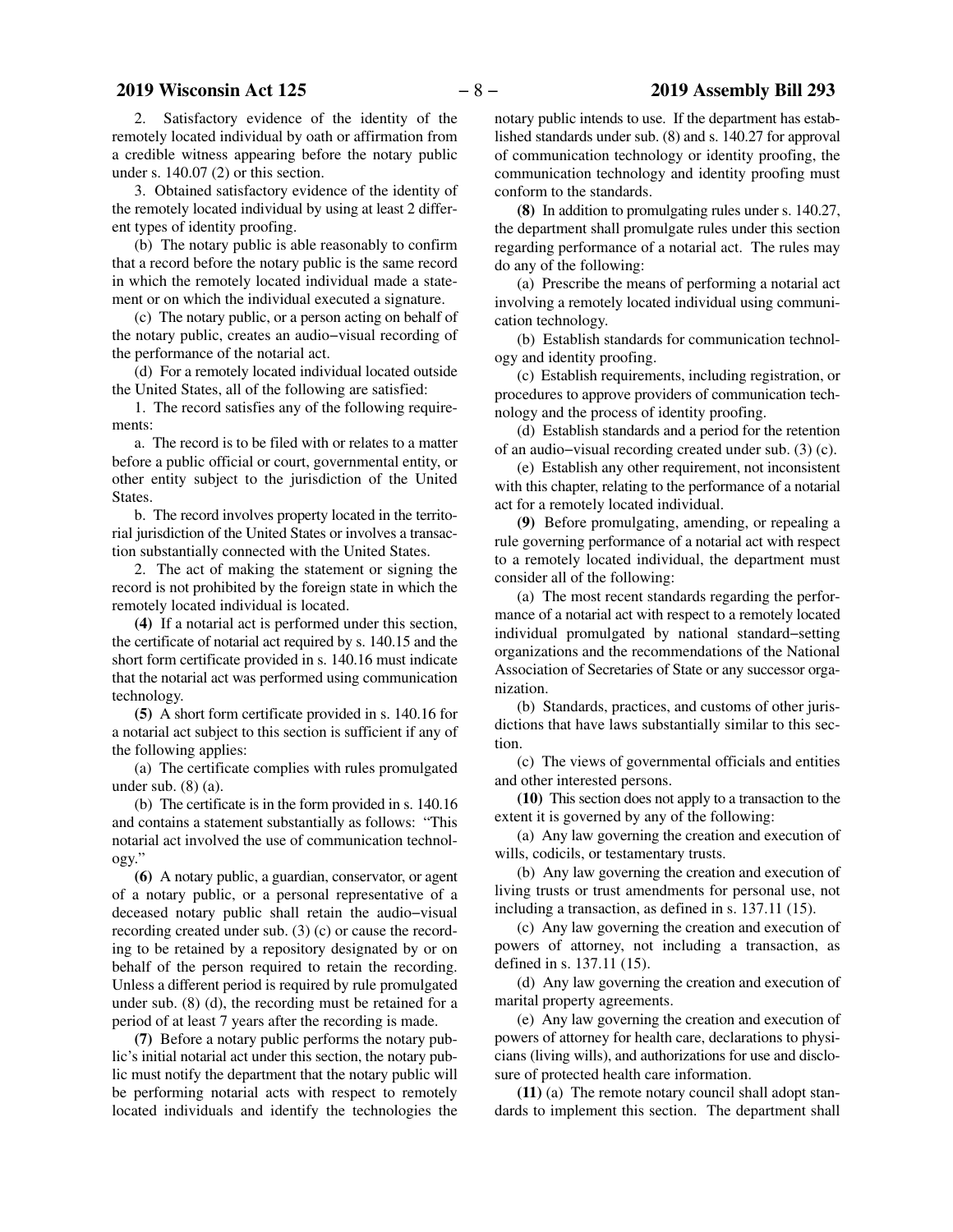### **2019 Assembly Bill 293** − 9 − **2019 Wisconsin Act 125**

promulgate by rule the standards adopted, amended, or repealed by the council under this paragraph.

(b) To keep the standards and practices of notaries public in this state in harmony with the standards and practices of notaries public in other jurisdictions that enact substantially this section and to keep the technology used by notaries public in this state compatible with technology used by notaries public in other jurisdictions that enact substantially this section, the remote notary council, so far as is consistent with the purposes, policies, and provisions of this section, in adopting, amending, and repealing standards shall consider all of the following:

1. Standards and practices of other jurisdictions.

2. The most recent standards promulgated by national standard−setting bodies.

3. The views of interested persons and governmental officials and entities.

4. The need for security protection to ensure that notarial acts for remotely located individuals are accurate, authentic, adequately preserved, and resistant to tampering.

(c) The remote notary council shall review the statutes related to notarial acts for remotely located individuals and shall recommend to the legislature any changes in the statutes that the council finds necessary or advisable.

**SECTION 46.** 140.15 of the statutes is created to read:

**140.15 Certificate of notarial act. (1)** A notarial act must be evidenced by a certificate. The certificate must satisfy all of the following:

(a) Be executed contemporaneously with the performance of the notarial act.

(b) Be signed and dated by the notarial officer and, if the notarial officer is a notary public, be signed in the same manner as on file with the department.

(c) Identify the jurisdiction in which the notarial act is performed.

(d) Contain the title of office of the notarial officer. (e) If the notarial officer is a notary public, indicate the date of expiration, if any, of the officer's commission.

**(2)** If a notarial act regarding a tangible record is performed by a notary public, an official stamp must be affixed to or embossed on the certificate. If a notarial act is performed regarding a tangible record by a notarial officer other than a notary public and the certificate contains the information specified in sub.  $(1)$  (b),  $(c)$ , and  $(d)$ , an official stamp may be affixed to or embossed on the certificate. If a notarial act regarding an electronic record is performed by a notarial officer and the certificate contains the information specified in sub.  $(1)$  (b),  $(c)$ , and  $(d)$ , an official stamp may be attached to or logically associated with the certificate.

**(3)** A certificate of a notarial act is sufficient if it meets the requirements of subs. (1) and (2) and satisfies any of the following:

(a) Is in a short form set forth in s. 140.16.

(b) Is in a form otherwise permitted by the law of this state.

(c) Is in a form permitted by the law applicable in the jurisdiction in which the notarial act was performed.

(d) Sets forth the actions of the notarial officer and the actions are sufficient to meet the requirements of the notarial act as provided in ss. 140.05, 140.06, and 140.07 or law of this state other than this chapter.

**(4)** By executing a certificate of a notarial act, a notarial officer certifies that the officer has complied with the requirements and made the determinations specified in ss. 140.04, 140.05, and 140.06.

**(5)** A notarial officer may not affix the officer's signature to, or logically associate it with, a certificate until the notarial act has been performed.

**(6)** If a notarial act is performed regarding a tangible record, a certificate must be part of, or securely attached to, the record. If a notarial act is performed regarding an electronic record, the certificate must be affixed to, or logically associated with, the electronic record. If the department has established standards pursuant to s. 140.27 for attaching, affixing, or logically associating the certificate, the process must conform to the standards.

**SECTION 47.** 140.16 of the statutes is created to read:

**140.16 Short form certificates.** The following short form certificates of notarial acts are sufficient for the purposes indicated, if completed with the information required by s. 140.15 (1) and (2):

**(1)** For an acknowledgment in an individual capacity:

State of ....

County of ....

This record was acknowledged before me on ... (date) by  $\dots$  (name(s) of individual(s)).

.... (Signature of notarial officer)

Stamp

.... (Title of office)

[My commission expires: ....]

**(2)** For an acknowledgment in a representative capacity:

State of ....

County of ....

This record was acknowledged before me on ....  $(data)$  by ....  $(name(s)$  of individual $(s)$ ) as .... (type of authority, such as officer or trustee) of .... (name of party on behalf of whom record was executed).

.... (Signature of notarial officer)

Stamp

.... (Title of office)

[My commission expires: ....]

**(3)** For a verification on oath or affirmation:

State of ....

County of ....

Signed and sworn to (or affirmed) before me on .... (date) by .... (name(s) of individual(s) making statement).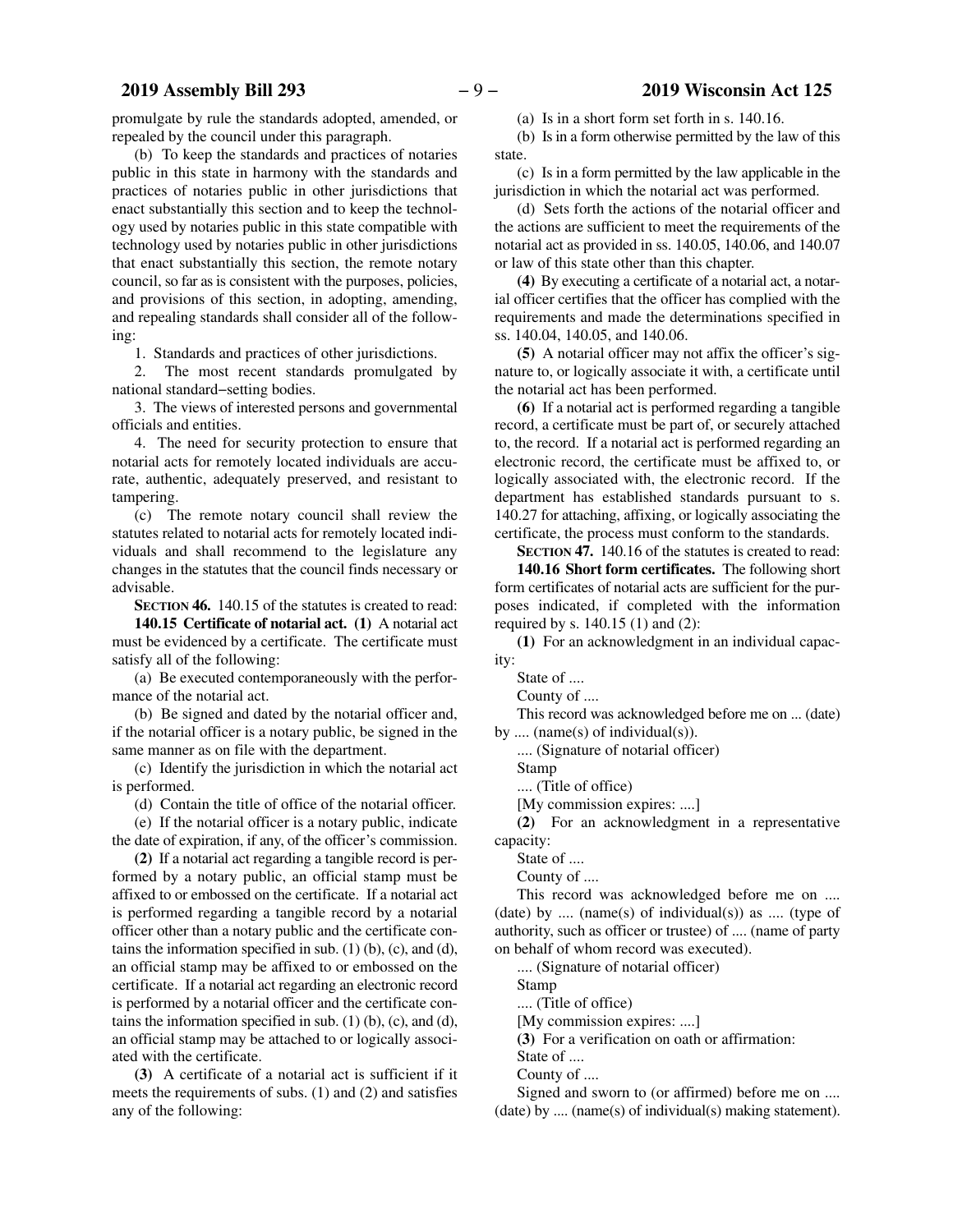### **2019 Wisconsin Act 125** − 10 − 2019 Assembly Bill 293

.... (Signature of notarial officer) Stamp .... (Title of office) [My commission expires: ....]

**(4)** For witnessing or attesting a signature:

State of ....

County of ....

Signed [or attested] before me on .... (date) by .... (name(s) of individual(s)).

.... (Signature of notarial officer)

Stamp

.... (Title of office)

[My commission expires: ....]

**(5)** For certifying or attesting a copy of a record: State of ...

County of ....

I certify or attest that this is a true and correct copy of a record in the possession of ....

Dated: ....

.... (Signature of notarial officer)

Stamp

..... (Title of office)

[My commission expires: ....]

**SECTION 48.** 140.17 of the statutes is created to read: **140.17 Official stamp.** The official stamp of a notary public must satisfy all of the following criteria:

**(1)** Include the notary public's name, jurisdiction, commission expiration date if applicable, and other information required by the department.

**(2)** Be capable of being copied together with the record to which it is affixed or attached or with which it is logically associated.

**SECTION 49.** 140.18 of the statutes is created to read:

**140.18 Stamping device. (1)** (a) A notary public is responsible for the security of the notary public's stamping device and may not allow another individual to use the device to perform a notarial act.

(b) On resignation from, or the revocation or expiration of, the notary public's commission, or on the expiration of the date set forth in the stamping device, if any, the notary public shall disable the stamping device by destroying, defacing, damaging, erasing, or securing it against use in a manner that renders it unusable.

(c) On the death or adjudication of incompetency of a notary public, the notary public's personal representative or guardian or any other person knowingly in possession of the stamping device shall render it unusable by destroying, defacing, damaging, erasing, or securing it against use in a manner that renders it unusable.

**(2)** If a notary public's stamping device is lost or stolen, the notary public or the notary public's personal representative or guardian shall promptly notify the department on discovering that the device is lost or stolen.

**SECTION 50.** 140.20 of the statutes is created to read:

**140.20 Notification regarding performance of notarial act for remotely located individuals; selection of technology; acceptance of tangible copy of electronic record. (1)** A notary public may select one or more tamper−evident technologies to perform notarial acts with respect to electronic records. A person may not require a notary public to perform a notarial act with respect to an electronic record with a technology that the notary public has not selected.

**(2)** Before a notary public performs the notary public's initial notarial act for a remotely located individual under s. 140.145, the notary public shall notify the department that the notary public will be performing notarial acts for remotely located individuals under s. 140.145 and identify the technology the notary public intends to use. If the department has established standards for approval of technology pursuant to s. 140.27, the technology must conform to the standards. If the technology conforms to the standards, the department shall approve the use of the technology.

**(3)** A register of deeds may accept for recording a tangible copy of an electronic record containing a notarial certificate as satisfying any requirement that a record accepted for recording be an original, if the notarial officer executing the notarial certificate certifies or attests that the tangible copy is an accurate copy of the electronic record.

**SECTION 51.** 140.24 of the statutes is created to read:

**140.24 Database of notaries public.** The department shall maintain an electronic database of notaries public to which all of the following apply:

**(1)** A person may verify through the database the authority of a notary public to perform notarial acts.

**(2)** The database indicates whether a notary public has notified the department that the notary public will be performing notarial acts for remotely located individuals under s. 140.145.

**SECTION** 52. 140.26 of the statutes is created to read: **140.26 Validity of notarial acts.** Except as otherwise provided in s. 140.04 (2), the failure of a notarial officer to perform a duty or meet a requirement specified in this chapter does not invalidate a notarial act performed by the notarial officer. The validity of a notarial act under this chapter does not prevent an aggrieved person from seeking to invalidate the record or transaction that is the subject of the notarial act or from seeking other remedies based on law of this state other than this chapter or law of the United States. This section does not validate a purported notarial act performed by an individual who does not have the authority to perform notarial acts.

**SECTION 53.** 140.27 of the statutes is created to read:

**140.27 Rules; powers of the department. (1)** (a) Subject to pars. (b) and (c), the department shall promulgate rules to implement this chapter. These rules shall do all of the following: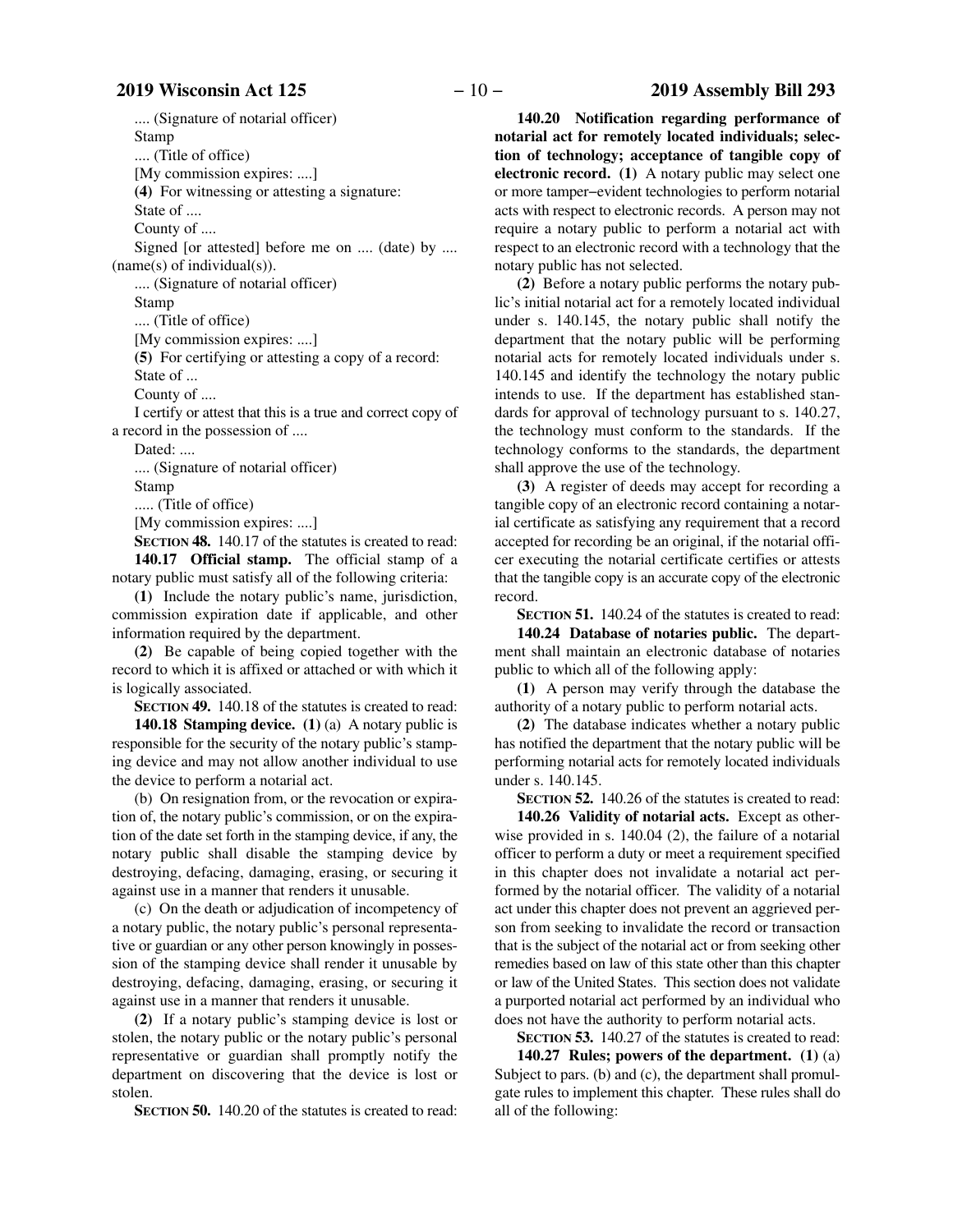1. Establish maximum fees that may be charged by a notary public for performing a notarial act for a remotely located individual.

2. Prescribe the manner of performing notarial acts regarding tangible and electronic records.

3. Include provisions to ensure that any change to or tampering with a record bearing a certificate of a notarial act is self−evident.

4. Include provisions to ensure integrity in the creation, transmittal, storage, or authentication of electronic records or signatures.

5. Prescribe the process of granting, renewing, conditioning, denying, suspending, or revoking a notary public commission and assuring the trustworthiness of an individual holding a commission as a notary public.

6. Include provisions to prevent fraud or mistake in the performance of notarial acts.

(b) Rules promulgated under par. (a) regarding the performance of notarial acts with respect to electronic records may not require, or accord greater legal status or effect to, the implementation or application of a specific technology or technical specification.

(c) In promulgating rules under par. (a) about notarial acts with respect to electronic records, the department shall consider, so far as is consistent with this chapter, all of the following:

1. The most recent standards regarding electronic records promulgated by national bodies, such as the National Association of Secretaries of State.

2. Standards, practices, and customs of other jurisdictions that substantially enact the revised uniform law on notarial acts (2018) or any subsequent version of this act.

3. The views of governmental officials, entities, and other interested persons.

**(2)** The department has the power, jurisdiction, and authority to do any of the following:

(a) Investigate to determine whether a person has violated, is violating, or is about to violate this chapter or a rule promulgated or order issued under this chapter. For the purpose of an investigation under the chapter, the department may administer oaths and affirmations, issue subpoenas, take evidence, require the filing of statements, require testimony, and require the production of any records that the department considers relevant or material to the investigation.

(b) Revoke, suspend, or restrict any commission or registration issued under this chapter if the department determines that the person holding the commission or registration has refused to comply with an investigation demand under par. (a) or has violated, is violating, or is about to violate this chapter or any rule promulgated or order issued under this chapter.

**SECTION 54.** 140.30 of the statutes is created to read:

**140.30 Uniformity of application and construction.** In applying and construing this chapter, consideration must be given to the need to promote uniformity of the law with respect to its subject matter among states that enact it.

**SECTION 55.** 140.31 of the statutes is created to read: **140.31 Relation to electronic signatures in global and national commerce act.** This chapter modifies, limits, and supersedes the Electronic Signatures in Global and National Commerce Act, 15 USC 7001 to 7031, but does not modify, limit, or supersede section 101 (c) of that act, 15 USC 7001 (c), or authorize electronic delivery of any of the notices described in section 103 (b) of that act, 15 USC 7003 (b).

**SECTION 56.** 140.34 of the statutes is created to read: **140.34 Short title.** This chapter may be cited as the Revised Uniform Law on Notarial Acts (2018).

**SECTION 57.** 236.21 (2) (a) of the statutes is amended to read:

236.21 **(2)** (a) A certificate by the owner of the land in substantially the following form: "As owner I hereby certify that I caused the land described on this plat to be surveyed, divided, mapped and dedicated as represented on the plat. I also certify that this plat is required by s. 236.10 or 236.12 to be submitted to the following for approval or objection: (list of governing bodies required to approve or allowed to object to the plat)." This certificate shall be signed by the owner, the owner's spouse, and all persons holding an interest in the fee of record or by being in possession and, if the land is mortgaged, by the mortgagee of record. These signatures shall be acknowledged in accordance with s. 706.07 ch. 140.

**SECTION 58.** 236.295 (1) (b) of the statutes is amended to read:

236.295 **(1)** (b) Ratifications of a recorded plat or certified survey map signed and acknowledged in accordance with s. 706.07 ch. 140.

**SECTION 59.** 244.05 of the statutes is amended to read:

**244.05 Execution of power of attorney.** To execute a power of attorney the principal must sign the power of attorney or another individual, in the principal's conscious presence and directed by the principal, must sign the principal's name on the power of attorney. A signature of the principal on a power of attorney is presumed to be genuine if the principal makes an acknowledgment of the power of attorney before a notarial officer authorized under s. 706.07 ch. 140 to take acknowledgments.

**SECTION 60.** 244.19 (1) of the statutes is amended to read:

244.19 **(1)** For purposes of this section and s. 244.20, "acknowledged" means the taking of an acknowledgment before a notarial officer authorized to take acknowledgements under s. 706.07 ch. 140.

**SECTION 61.** 407.103 (4) of the statutes is amended to read:

407.103 **(4)** To the extent there is a conflict between subch. II of ch. 137 and this chapter, this chapter governs.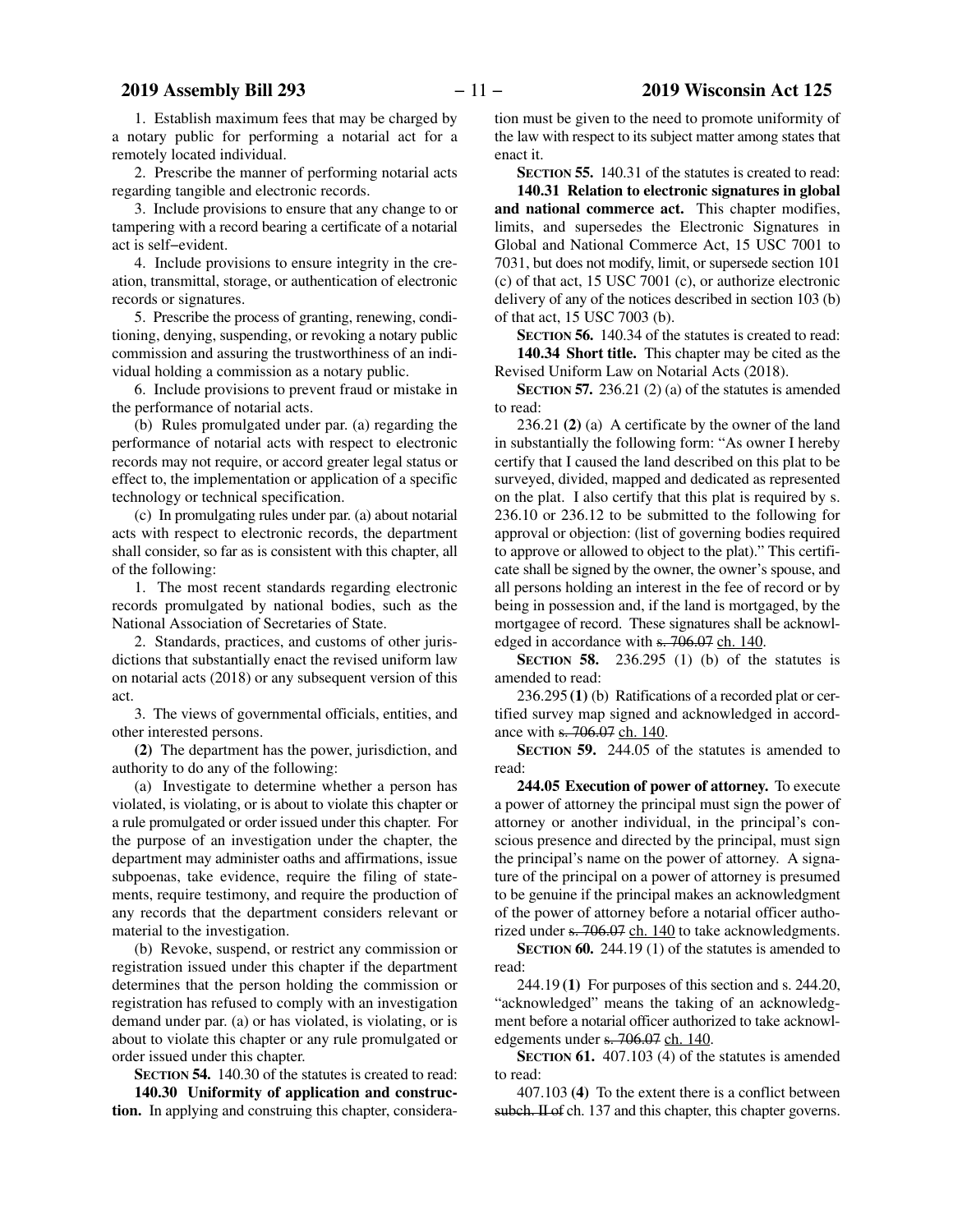**SECTION 62.** 610.60 (2) (a) of the statutes is amended to read:

610.60 **(2)** (a) Subject to par. (c), subs. (3) and (5) (b), and s. 137.12 (2r) (c), notice to a party, and any other document that is required under applicable law in an insurance transaction or that serves as evidence of insurance coverage, may be stored, presented, and delivered by electronic means, as long as the notice or other document meets the requirements of subch. II of ch. 137.

**SECTION 63.** 703.33 (9) of the statutes is amended to read:

703.33 **(9)** ELECTRONIC DELIVERY. The information required under subs. (1) and (2) may be delivered electronically in accordance with 15 USC 7001 (c), subch. II of ch. 137, and any other requirements that are prescribed by law.

**SECTION 64.** 706.05 (2) (b) of the statutes is amended to read:

706.05 **(2)** (b) Contain a form of authentication authorized by s. 706.06 or 706.07 ch. 140;

**SECTION 65.** 706.05 (8) of the statutes is amended to read:

706.05 **(8)** A duly recorded certificate signed by or on behalf of the holder of record of any mortgage or other security interest in lands, and authenticated as provided by s. 706.06 or  $706.07$  ch. 140 identifying the mortgage or other interest and stating that the same has been paid or satisfied in whole or in part, shall be sufficient to satisfy such mortgage or other interest of record.

**SECTION 66.** 706.06 (1) of the statutes is amended to read:

706.06 **(1)** Any instrument may be acknowledged, or its execution otherwise authenticated by its signators, as provided by the laws of this state; or as provided in this section or s. 706.07 ch. 140.

**SECTION 67.** 706.07 of the statutes is repealed.

**SECTION 68.** 706.085 (2) (a) of the statutes is amended to read:

706.085 **(2)** (a) A correction instrument shall be acknowledged or authenticated in accordance with s. 706.06 or 706.07 ch. 140. It shall recite the document number of the conveyance, the names of the grantor and grantee, and, if given on the conveyance, the volume and page where the conveyance is filed or recorded.

**SECTION 69.** 708.15 (10) (g) of the statutes is amended to read:

708.15 **(10)** (g) Be signed by the satisfaction agent, as provided in sub. (9) (am), and contain a form of authentication authorized by s. 706.06 or 706.07 ch. 140.

**SECTION 70.** 801.18 (11) (a) of the statutes is amended to read:

801.18 **(11)** (a) Notaries public who hold valid appointments under ch. 137 140 may issue certificates of notarial acts for electronically filed documents as provided in this section.

**SECTION 71.** 801.18 (11) (e) of the statutes is amended to read:

801.18 **(11)** (e) Notwithstanding s. 706.07 (8) (c), an An electronically filed complaint under ch. 799 may be verified by applying the electronic signature of the plaintiff or the plaintiff's attorney to a written oath attesting that the facts of the complaint are true, without swearing to the oath in front of a notarial officer.

**SECTION 72.** 857.015 of the statutes is amended to read:

**857.015 Management and control of certain business property by holding spouse.** A spouse who holds property described under s. 766.70 (3) (a), (b) or (d) which is not also held by the other spouse may direct in a will or other signed writing that the marital property interest of the nonholding spouse in such property be satisfied as provided under s. 861.015. The holding spouse shall identify in a will or other signed writing the property described under s. 766.70 $(3)$  $(a)$ ,  $(b)$  or  $(d)$  to which the directive applies. The signature of the holding spouse on a directive other than a will shall be acknowledged, attested or witnessed under s. 706.07 ch. 140. The estate of the holding spouse may not execute a directive under this section. If at the death of a spouse the surviving spouse is the holding spouse, the surviving spouse may execute a directive under this section if executed within 90 days after the decedent spouse's death.

**SECTION 73.** 867.045 (2) of the statutes is amended to read:

867.045 **(2)** The register of deeds or other person authorized under s. 706.06 or 706.07 ch. 140 shall complete a statement at the foot of the application, declaring that the applicant appeared before him or her and verified, under oath, the correctness of the information required by sub. (1).

**SECTION 74.** 867.046 (3) of the statutes is amended to read:

867.046 **(3)** COMPLETION OF APPLICATION. The register of deeds or other person authorized under s. 706.06 or 706.07 ch. 140 shall complete a statement at the foot of the application, declaring that the applicant or, if the applicant is not an individual, a representative of the applicant appeared before him or her and verified, under oath, the correctness of the information required by sub. (2).

**SECTION 75.** 887.01 (1) of the statutes is amended to read:

887.01 **(1)** WITHIN THE STATE. An oath or affidavit required or authorized by law, except oaths to jurors and witnesses on a trial and such other oaths as are required by law to be taken before particular officers, may be taken before any judge, court commissioner, resident U.S. commissioner who has complied with s. 706.07 ch. 140, clerk, deputy clerk or calendar clerk of a court of record, court reporter, notary public, town clerk, village clerk,